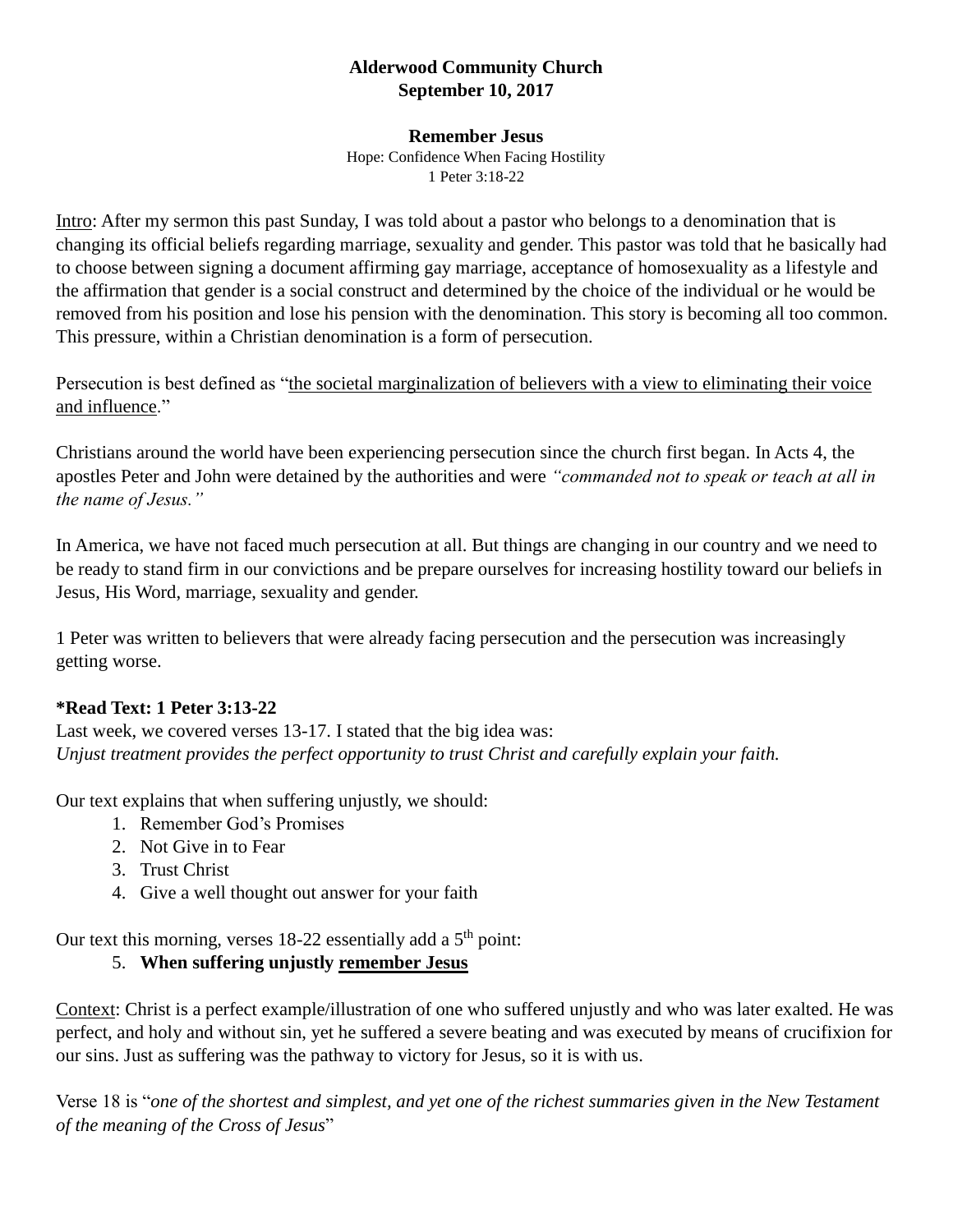## **1. Remember Jesus' Crucifixion** (3:18) *For Christ also suffered for sins* (ESV)

A. Sufficient

*Once for all…*

*The righteous…*

B. Substitute

*For our sins…*

*The righteous for the unrighteous* C. Reconciles us to God

*To bring you to God…* Christ has given us immediate and permanent access to our heavenly Father.

# **Peter's digression (3:19-21a)**

Martin Luther said that this is one of the most obscure passages in the entire NT and he was not certain what Peter meant. Chuck Swindoll refers to this section as a digression.

*He went and preached to the spirits in prison* (3:19-20)

There are two primary views of this passage:

1. It speaks of Christ ministering through Noah, as he spoke to the rebellious men during the flood. Noah was said to be a preacher of righteousness [\(2 Peter](javascript:%7b%7d) 2:5). Support for this interpretation is seen in [1 Peter 1:10–12](javascript:%7b%7d) as it says the Spirit of Christ ministered through the former prophets.

This would encourage the saints who were suffering for righteousness because Christ was rejected even through Noah. Only seven were saved by his preaching and that was Noah and his family. Therefore, what is happening to Peter's audience has happened since the beginning of time. God saved those who were righteous, Noah and his family, and judged the lost and rebellious. Though persecuted for righteousness, the Christians Peter wrote to would ultimately be saved and the unrighteous judged.

2. The second view is that Peter is talking about Christ visiting Hades during his three days in the grave. In the spirit, Christ went to Hades, the abode of the dead, while his body was in the grave. While there, he spoke to the spirits in Hades.

Evidence for this view is the word *spirit* is not typically used of humans but of demonic spirits or angels. It would seem that Christ is there declaring victory over those spirits who had worked in leading the world astray in the days of Noah [\(Genesis](javascript:%7b%7d) 6:2). Also, another evidence is the fact that Christ immediately went to Paradise, not Heaven, after his death [\(Luke 23:43\)](javascript:%7b%7d). Paradise in the Old Testament was part of Sheol where all the dead were located, both the righteous and the unrighteous [\(Luke 16:22–26\)](javascript:%7b%7d).

This would have encouraged the saints because even though evil permeated the early world through the work of demons, the ultimate victory was in Christ. He defeated all powers and principalities in his death and resurrection [\(Ephesians](javascript:%7b%7d) 4:8–10). Christ proclaimed his victory even to those who persecuted the righteous in the days of Noah.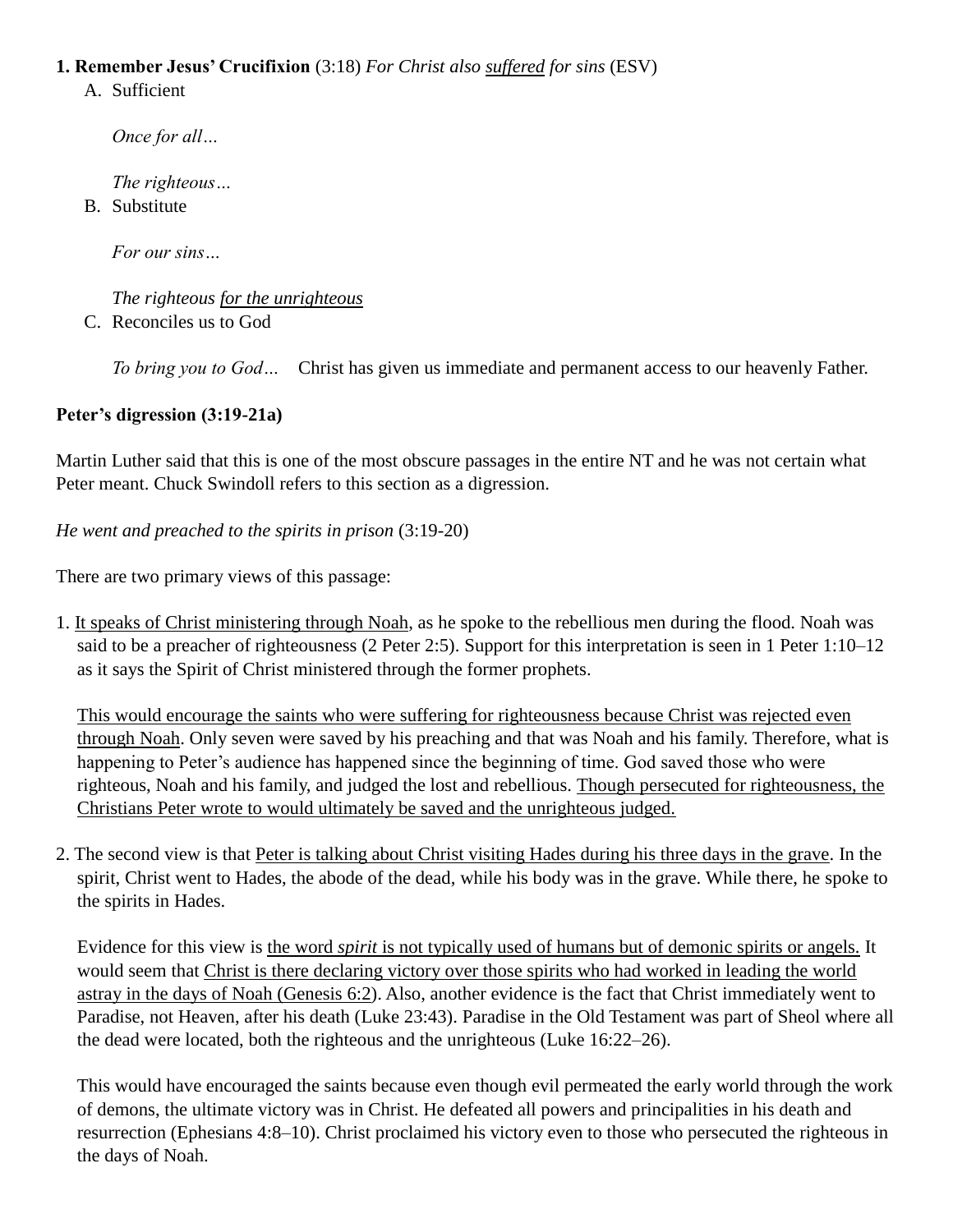*And having disarmed the powers and authorities, he made a public spectacle of them, triumphing over them by the cross.* (Colossians 2:15)

Therefore, these believers could trust that even though they are suffering, the ultimate victory has already been won in Christ.

### *And this water symbolizes baptism that now saves you* (3:20-21a)

Peter is saying, as the waters in Noah's day lifted the ark and gave safety to those within, so the waters of baptism today symbolize salvation to those who are baptized. The act of baptism doesn't save us, it just symbolizes the salvation that has already taken place. Peter himself clearly states that those baptismal waters in no way cleanse the flesh – either literally or figuratively – but they do give us a clear conscience toward God.

## **2. Remember Jesus' Resurrection & Exaltation (3:21b-22)**

Having personally seen Christ after he rose from the dead and then witnessing Christ's physical Ascension, Peter wrote that Christ had gone into heaven, and the reward for Christ's faithfulness is seen in His exaltation over all things. He is enthroned at God's right hand the seat of supreme honor, to rule and reign over all creation.

- A. This emphasis on Christ's victory reminds believers that the troubles of the present time are temporary, that victory is sure because Christ has triumphed over evil powers.
- B. Because Jesus is at the right hand of God and has universal authority:
	- (1) Jesus is able to deliver on his promises:

-He will greatly reward us in heaven if we suffer for him -No one can ultimately harm us. -He will set all things right. He will exact vengeance and Justice

- (2) Jesus watches over us
- (3) Jesus intercedes for us
- (4) Jesus is worthy of our praise and sacrifice

 **Is Jesus worth it?**